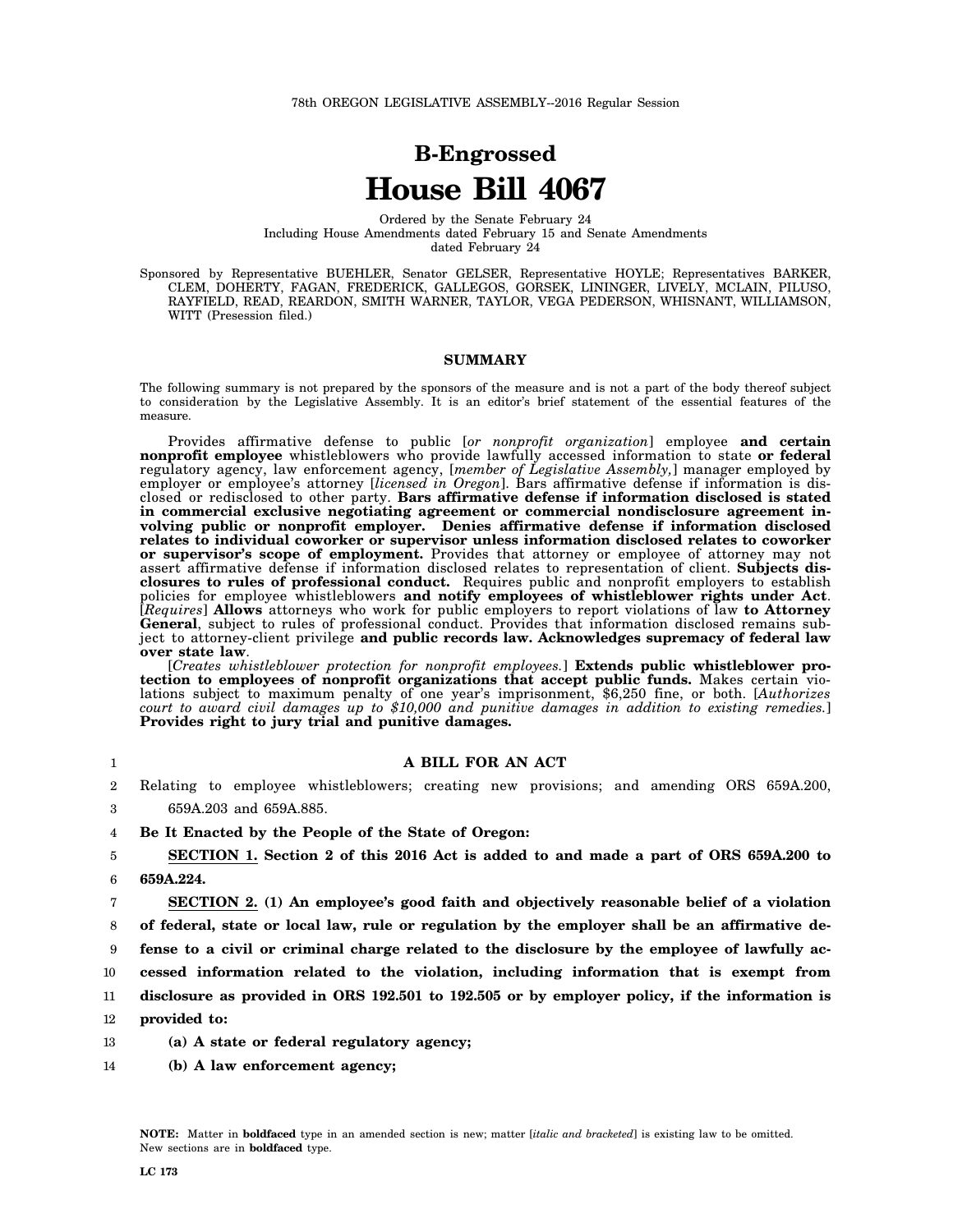**(c) A manager employed by the public or nonprofit employer of the employee; or**

1

2 3 4 5 6 **(d) An attorney licensed to practice law in this state if a confidential communication is made in connection with the alleged violation described in this section and in furtherance of the rendition of professional legal services to the employee that are subject to ORS 40.225. (2) An employee may not assert the affirmative defense described under subsection (1) of this section if the information described in subsection (1) of this section:**

7 8 **(a) Is disclosed or redisclosed by the employee or at the employee's direction to a party other than the parties listed in subsection (1) of this section;**

9 10 11 **(b) Is stated in a commercial exclusive negotiating agreement with a public or nonprofit employer, provided that the agreement is not related to the employee's employment with the employer; or**

12 13 14 **(c) Is stated in a commercial nondisclosure agreement with a public or nonprofit employer, provided that the agreement is not related to the employee's employment with the employer.**

15 16 17 18 **(3) The affirmative defense described in subsection (1) of this section is available to an employee who discloses information related to an alleged violation by a coworker or supervisor described in subsection (1) of this section if the disclosure relates to the course and scope of employment of the coworker or supervisor.**

19 20 21 22 **(4) The affirmative defense described in subsection (1) of this section may not be asserted by an employee who is an attorney or by an employee who is not an attorney but who is employed, retained, supervised or directed by an attorney if the information disclosed pursuant to subsection (1) of this section is related to the representation of a client.**

23 24 **(5) This section and ORS 659A.203, including disclosures under subsection (1) of this section, are subject to the rules of professional conduct established pursuant to ORS 9.490.**

25 26 27 28 **(6) Public and nonprofit employers shall establish and implement a policy regarding employees who invoke their rights under this section or ORS 659A.203. The policy shall delineate all rights and remedies provided to employees under this section and ORS 659A.203. The employer shall deliver a written or electronic copy of the policy to each employee.**

29 30 31 32 **(7) Subject to the rules of professional conduct established pursuant to ORS 9.490, a public employee who is an attorney may report to the Attorney General the employee's knowledge of a violation of federal, state or local law, rule or regulation by the public employer.**

33 34 35 **(8) Disclosure of information pursuant to subsection (1) of this section does not waive attorney-client privilege or affect the applicability of any exemption from disclosure of a public record under ORS 192.501 to 192.505.**

36 37 38 39 **(9) Notwithstanding subsection (1) of this section, information protected from disclosure under federal law, including but not limited to the federal Health Insurance Portability and Accountability Act of 1996 (P.L. 104-191), may be disclosed only in accordance with federal law.**

40 **SECTION 3.** ORS 659A.200 is amended to read:

41 659A.200. As used in ORS 659A.200 to 659A.224:

42 43 44 (1) "Disciplinary action" includes but is not limited to any discrimination, dismissal, demotion, transfer, reassignment, supervisory reprimand, warning of possible dismissal or withholding of work, whether or not the action affects or will affect employee compensation.

45 (2) "Employee" means a person: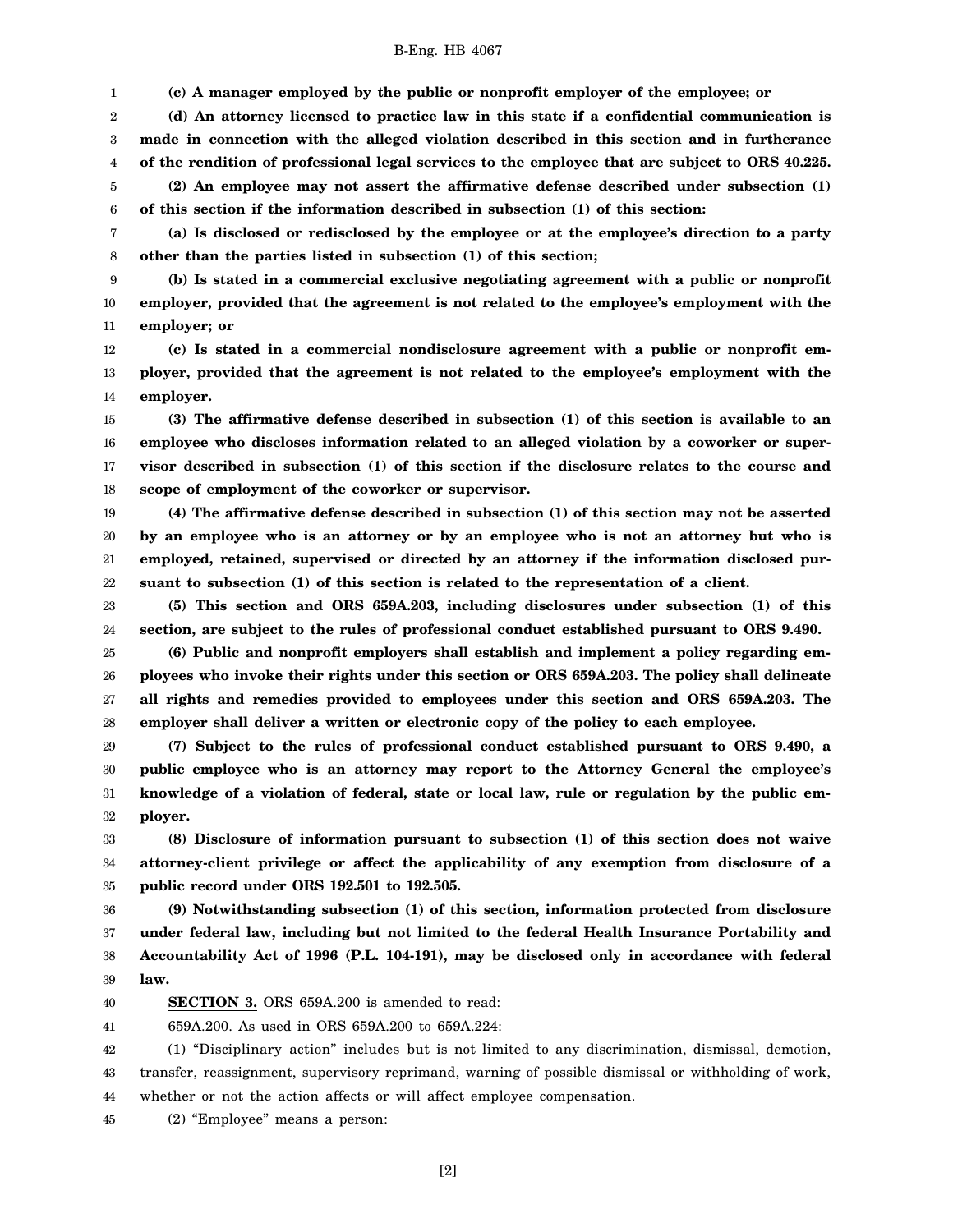| 1      | (a) Employed by or under contract with the state or any agency of or political subdivision in            |
|--------|----------------------------------------------------------------------------------------------------------|
| 2      | the state;                                                                                               |
| 3      | (b) Employed by or under contract with any person authorized to act on behalf of the state, or           |
| 4      | agency of the state or subdivision in the state, with respect to control, management or supervision      |
| 5      | of any employee;                                                                                         |
| 6      | (c) Employed by the public corporation created under ORS 656.751;                                        |
| 7      | (d) Employed by a contractor who performs services for the state, agency or subdivision, other           |
| 8      | than employees of a contractor under contract to construct a public improvement; [and]                   |
| 9      | (e) Employed by or under contract with any person authorized by contract to act on behalf of             |
| 10     | the state, agency or subdivision[.];                                                                     |
| 11     | (f) Employed by a nonprofit organization; or                                                             |
| 12     | (g) Serving as a member of a board of directors of a nonprofit organization who is not                   |
| 13     | otherwise considered an employee.                                                                        |
| 14     | (3) "Information" includes public and private records, documents and electronically                      |
| 15     | stored data.                                                                                             |
| 16     | (4) "Knowledge" means actual knowledge.                                                                  |
| 17     | (5) "Nonprofit organization" or "nonprofit" means an organization or group of organiza-                  |
| 18     | tions that:                                                                                              |
| 19     | (a) Receives public funds by way of grant or contract; and                                               |
| 20     | (b) Is exempt from income tax under section $501(c)(3)$ of the Internal Revenue Code.                    |
| 21     | $[(3)]$ (6) "Public employer" means:                                                                     |
| 22     | (a) The state or any agency of or political subdivision in the state; [and]                              |
| 23     | (b) Any person authorized to act on behalf of the state, or any agency of or political subdivision       |
| 24     | in the state, with respect to control, management or supervision of any employee; or[.]                  |
| 25     | (c) An employer who employs an employee described in subsection $(2)(a)$ to $(e)$ of this                |
| 26     | section.                                                                                                 |
| 27     | <b>SECTION 4.</b> ORS 659A.203 is amended to read:                                                       |
| 28     | 659A.203. (1) Subject to ORS 659A.206, except as provided in ORS 659A.200 to 659A.224, it is             |
| 29     | an unlawful employment practice for any public or nonprofit employer to:                                 |
| 30     | (a) Prohibit any employee from discussing, [in response to an official request,] either specifically     |
| $31\,$ | or generally with any member of the Legislative Assembly, legislative committee staff acting under       |
| 32     | the direction of a member of the Legislative Assembly, any member of the elected governing body          |
| 33     | of a political subdivision in the state or any elected auditor of a city, county or metropolitan service |
| 34     | district, the activities of:                                                                             |
| 35     | (A) The state or any agency of or political subdivision in the state; or                                 |
| 36     | (B) Any person authorized to act on behalf of the state or any agency of or political subdivision        |
| 37     | in the state.                                                                                            |
| 38     | (b) Prohibit any employee from disclosing, or take or threaten to take disciplinary action against       |
| 39     | an employee for the disclosure of any information that the employee reasonably believes is evidence      |
| 40     | of:                                                                                                      |
| 41     | (A) A violation of any federal, [or] state or local law, rule or regulation by the [state, agency        |
| 42     | or political subdivision] public or nonprofit employer;                                                  |
| 43     | (B) Mismanagement, gross waste of funds or abuse of authority or substantial and specific dan-           |
| 44     | ger to public health and safety resulting from action of the [state, agency or political subdivision]    |
| 45     | public or nonprofit employer; or                                                                         |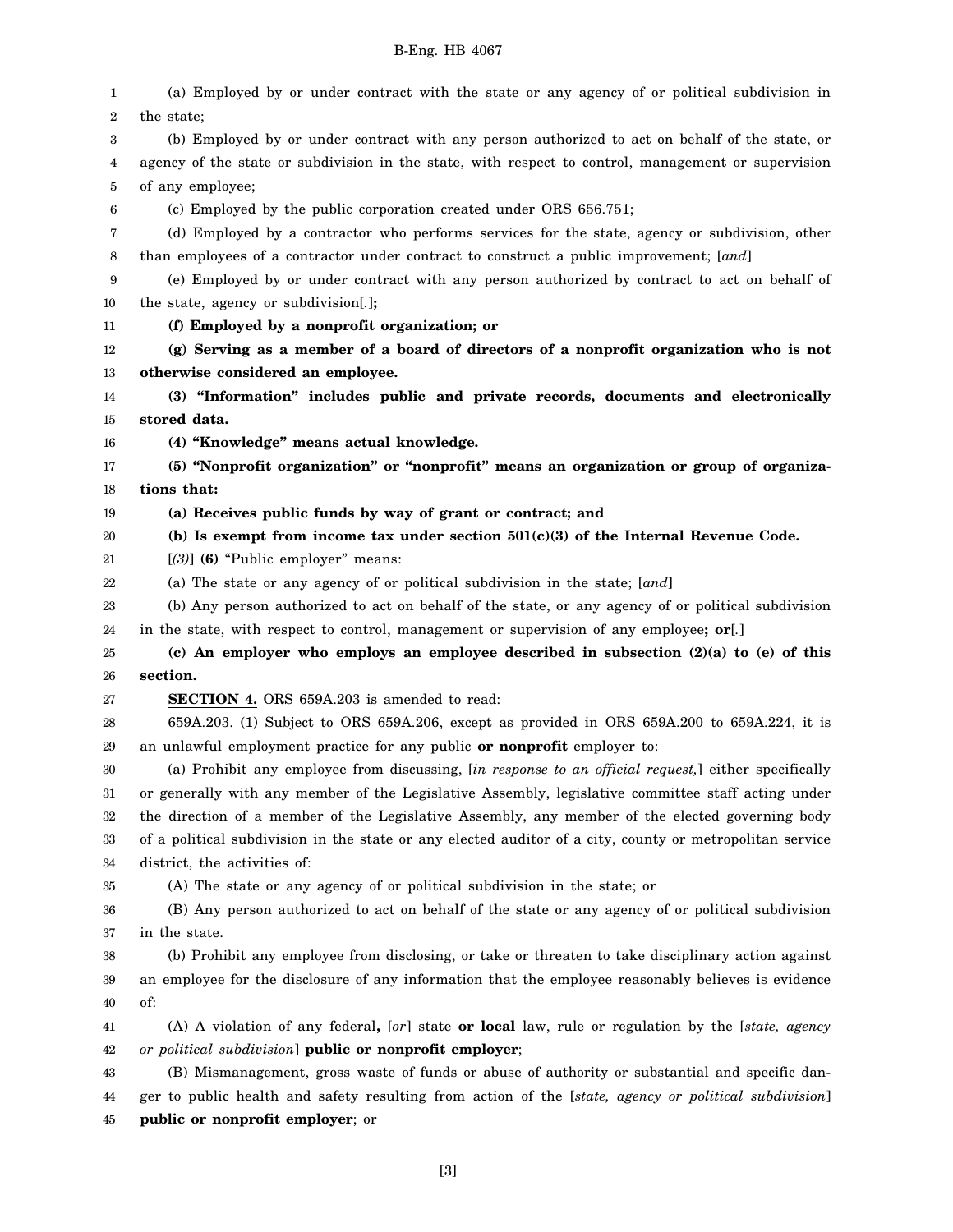1 2 3 4 (C) Subject to ORS 659A.212 (2), the fact that a person receiving services, benefits or assistance from the state or agency or subdivision, is subject to a felony or misdemeanor warrant for arrest issued by this state, any other state, the federal government, or any territory, commonwealth or governmental instrumentality of the United States.

5 6 (c) Require any employee to give notice prior to making any disclosure or engaging in discussion described in this section, except as allowed in ORS 659A.206 (1).

7 8 (d) Discourage, restrain, dissuade, coerce, prevent or otherwise interfere with disclosure or discussions described in this section.

9 10 11 (2) [*No*] **A** public **or nonprofit** employer [*shall*] **may not** invoke or impose any disciplinary action against an employee for employee activity described in subsection (1) of this section or ORS 659A.212.

12 13 14 **(3) The remedies provided by this section are in addition to any remedy provided to an employee under ORS 659A.199 or other remedy that may be available to an employee for the conduct alleged as a violation of this section.**

15 **(4) A violation of this section is a Class A misdemeanor.**

16 **SECTION 5.** ORS 659A.885 is amended to read:

17 18 19 20 21 22 23 24 25 26 659A.885. (1) Any person claiming to be aggrieved by an unlawful practice specified in subsection (2) of this section may file a civil action in circuit court. In any action under this subsection, the court may order injunctive relief and any other equitable relief that may be appropriate, including but not limited to reinstatement or the hiring of employees with or without back pay. A court may order back pay in an action under this subsection only for the two-year period immediately preceding the filing of a complaint under ORS 659A.820 with the Commissioner of the Bureau of Labor and Industries, or if a complaint was not filed before the action was commenced, the twoyear period immediately preceding the filing of the action. In any action under this subsection, the court may allow the prevailing party costs and reasonable attorney fees at trial and on appeal. Except as provided in subsection (3) of this section:

27

(a) The judge shall determine the facts in an action under this subsection; and

28 29 (b) Upon any appeal of a judgment in an action under this subsection, the appellate court shall review the judgment pursuant to the standard established by ORS 19.415 (3).

30 31 32 33 34 35 (2) An action may be brought under subsection (1) of this section alleging a violation of ORS 10.090, 10.092, 25.337, 25.424, 171.120, 408.230, 408.237 (2), 475B.233, 476.574, 652.355, 653.060, 653.601 to 653.661, 659.852, 659A.030, 659A.040, 659A.043, 659A.046, 659A.063, 659A.069, 659A.082, 659A.088, 659A.103 to 659A.145, 659A.150 to 659A.186, 659A.194, 659A.199, 659A.203, 659A.218, 659A.228, 659A.230, 659A.233, 659A.236, 659A.250 to 659A.262, 659A.277, 659A.290, 659A.300, 659A.306, 659A.309, 659A.315, 659A.318, 659A.320, 659A.355**,** [*or*] 659A.421**,** [*or ORS*] 653.547 [*and*] **or** 653.549.

36 37 38 39 (3) In any action under subsection (1) of this section alleging a violation of ORS 25.337, 25.424, 659.852, 659A.030, 659A.040, 659A.043, 659A.046, 659A.069, 659A.082, 659A.103 to 659A.145, 659A.199, **659A.203,** 659A.228, 659A.230, 659A.250 to 659A.262, 659A.290, 659A.318**,** [*or*] 659A.421**,** [*or ORS*] 653.547 [*and*] **or** 653.549:

40 41 (a) The court may award, in addition to the relief authorized under subsection (1) of this section, compensatory damages or \$200, whichever is greater, and punitive damages;

42 (b) At the request of any party, the action shall be tried to a jury;

43 44 (c) Upon appeal of any judgment finding a violation, the appellate court shall review the judgment pursuant to the standard established by ORS 19.415 (1); and

45 (d) Any attorney fee agreement shall be subject to approval by the court.

[4]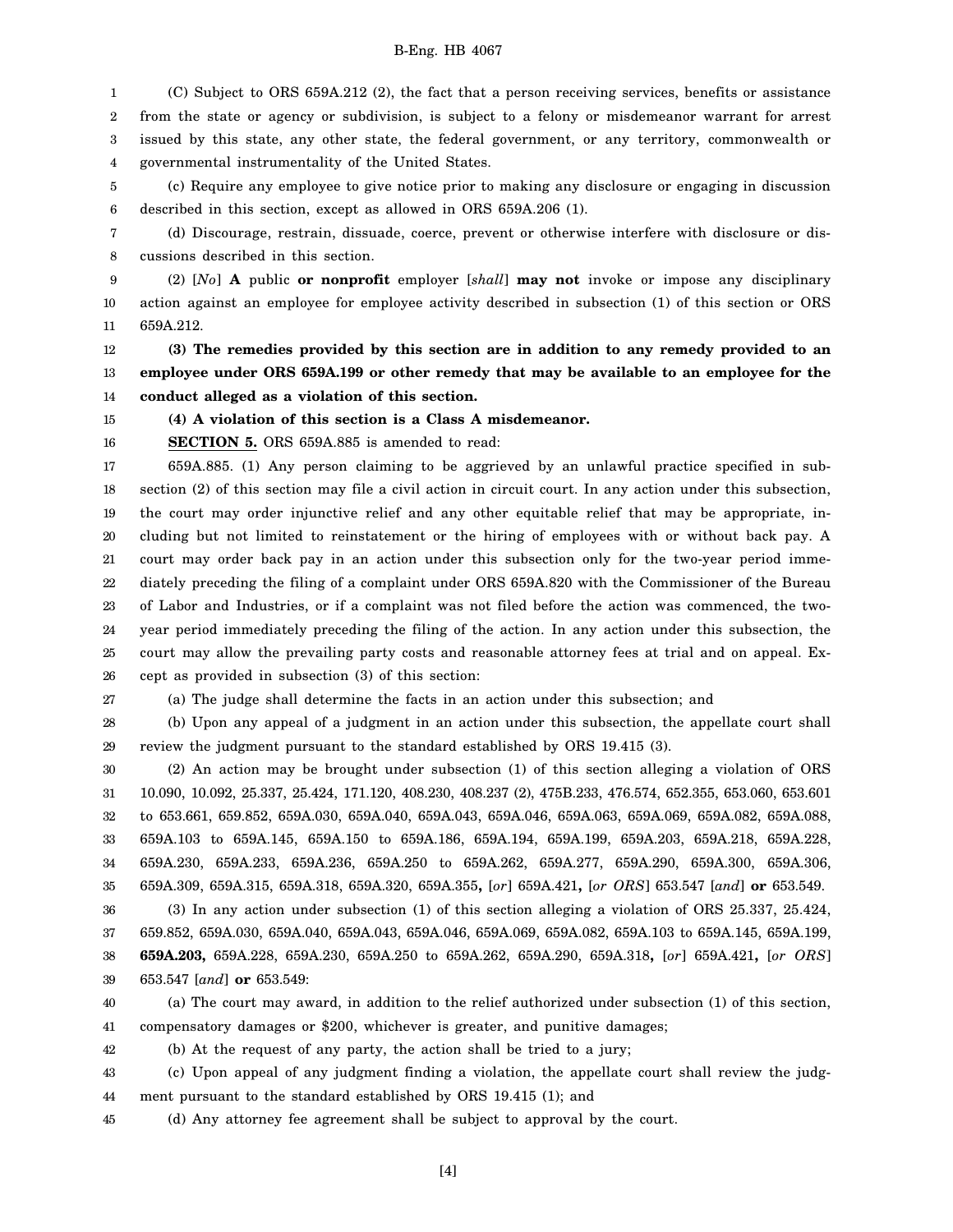1 2 3 (4) In any action under subsection (1) of this section alleging a violation of ORS 652.355 or 653.060, the court may award, in addition to the relief authorized under subsection (1) of this section, compensatory damages or \$200, whichever is greater.

4 5 6 (5) In any action under subsection (1) of this section alleging a violation of ORS 171.120, 476.574[*, 659A.203*] or 659A.218, the court may award, in addition to the relief authorized under subsection (1) of this section, compensatory damages or \$250, whichever is greater.

7 8 9 (6) In any action under subsection (1) of this section alleging a violation of ORS 10.090 or 10.092, the court may award, in addition to the relief authorized under subsection (1) of this section, a civil penalty in the amount of \$720.

10 11 12 13 14 15 16 17 (7) Any individual against whom any distinction, discrimination or restriction on account of race, color, religion, sex, sexual orientation, national origin, marital status or age, if the individual is 18 years of age or older, has been made by any place of public accommodation, as defined in ORS 659A.400, by any employee or person acting on behalf of the place or by any person aiding or abetting the place or person in violation of ORS 659A.406 may bring an action against the operator or manager of the place, the employee or person acting on behalf of the place or the aider or abettor of the place or person. Notwithstanding subsection (1) of this section, in an action under this subsection:

18 19 (a) The court may award, in addition to the relief authorized under subsection (1) of this section, compensatory and punitive damages;

20 21 22 (b) The operator or manager of the place of public accommodation, the employee or person acting on behalf of the place, and any aider or abettor shall be jointly and severally liable for all damages awarded in the action;

23 24 (c) At the request of any party, the action shall be tried to a jury;

(d) The court shall award reasonable attorney fees to a prevailing plaintiff;

25 26 27 28 (e) The court may award reasonable attorney fees and expert witness fees incurred by a defendant who prevails only if the court determines that the plaintiff had no objectively reasonable basis for asserting a claim or no reasonable basis for appealing an adverse decision of a trial court; and

29 30 (f) Upon any appeal of a judgment under this subsection, the appellate court shall review the judgment pursuant to the standard established by ORS 19.415 (1).

31 32 33 34 35 36 37 38 (8) When the commissioner or the Attorney General has reasonable cause to believe that a person or group of persons is engaged in a pattern or practice of resistance to the rights protected by ORS 659A.145 or 659A.421 or federal housing law, or that a group of persons has been denied any of the rights protected by ORS 659A.145 or 659A.421 or federal housing law, the commissioner or the Attorney General may file a civil action on behalf of the aggrieved persons in the same manner as a person or group of persons may file a civil action under this section. In a civil action filed under this subsection, the court may assess against the respondent, in addition to the relief authorized under subsections (1) and (3) of this section, a civil penalty:

39 40 (a) In an amount not exceeding \$50,000 for a first violation; and

(b) In an amount not exceeding \$100,000 for any subsequent violation.

41 42 43 44 45 (9) In any action under subsection (1) of this section alleging a violation of ORS 659A.145 or 659A.421 or alleging discrimination under federal housing law, when the commissioner is pursuing the action on behalf of an aggrieved complainant, the court shall award reasonable attorney fees to the commissioner if the commissioner prevails in the action. The court may award reasonable attorney fees and expert witness fees incurred by a defendant that prevails in the action if the court